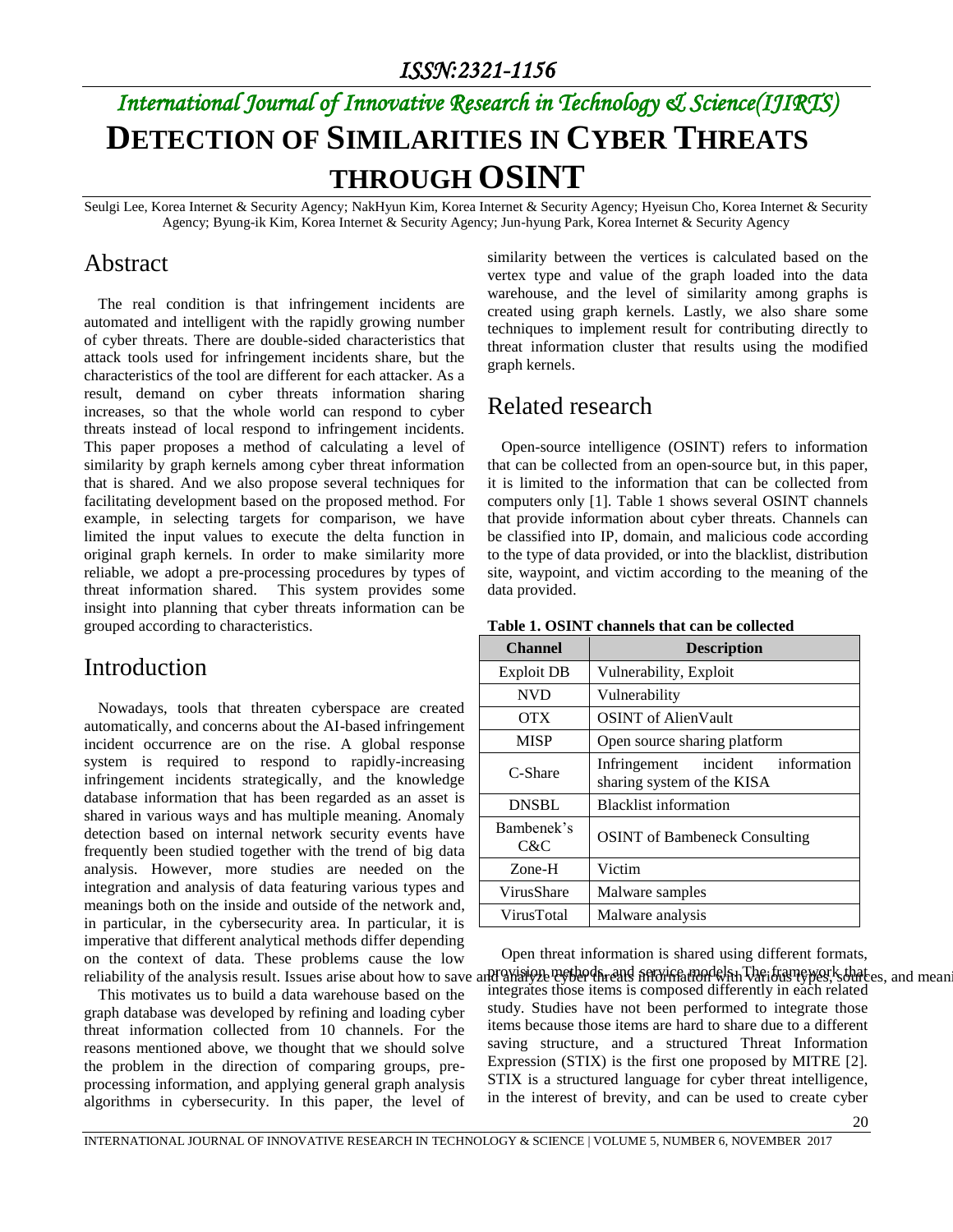### *ISSN:2321-1156*

# *International Journal of Innovative Research in Technology & Science(IJIRTS)*

threats storage structure with the same type. However, it can contain the information that is not used or cannot be collected, because it should be able to handle every category of cyber threats. Therefore, that type of information causes overload, and frameworks become different for each study because they are optimized for the data that can be collected. Likewise, the data warehouse was established in previous studies in such a way that it was optimized for the data that can be collected [3]. As a reference to the standard and previous work, data model for storage in graph form like Figure 1.



**Figure 1. Data model diagram in a graph database**

The algorithm used to calculate the level of similarity among cyber threat information graphs is same with that of normally used graphs. There are various methods of comparing simple graph connection patterns such as Jaccard Similarity, Cosine Similarity, and Graph Kernels. This paper uses the graph kernels algorithm, which is a comparison method that was previously used for cyber threat analysis and can reflect the connection pattern of a graph that has various types of vertices and meanings of values in the cybersecurity area [4]. Shortest-Path Graph Kernels (SPGK) can be defined as follows: When graph  $G_1$  and  $G_2$  are present, the graph type is modified as all vertices are connected by applying the Floyd-Warshall algorithm, and every edge of connecting the vertex is saved after applying the weighted value to the shortest distance. The SPGK function  $K_{SP}$  for  $G_{1SP}$  and  $G_{2SP}$  calculated in this way can be defined as follows:

$$
K_{SP}(G_1, G_2) = \sum_{e_1 \in E_1'} \sum_{e_1 \in E_2'} k_{walk}(e_1, e_2)
$$
 (1)

Here,  $G_{SP}$  is composed of {V, E'} and  $e_1$  connects  $v_1$  and  $w_1$ , and  $e_2$  connects  $v_2$  and  $w_2$ . The delta( $\delta$ ) function is defined as comparing type  $v_1$  and  $v_2$ . The constant c is decided by the data type [5]. In the expression,  $k_{type}(x, x')$ compares the vertex type. If the types are same, 1 is returned. Otherwise, 0 is returned.  $k_{\text{length}}(x, x')$  is used to calculate the difference between original weight and weight after applying the Floyd-Warshall algorithm (called length).

# Proposed method

#### Calculating similarity in threat information

The graph kernel algorithm is primarily designed to analyze information using the graph composition type. However, it needs to be modified before application, because the meaning of the value held by the vertex plays an essential role in calculating the level of similarity in cyber threat information graphs. Based on the previous research, we suggest a method in the environment where data is stored in a graph database as shown in Figure 2.



**Figure 2. Threat information stored in graph form**

Types of individual cyber threat information are classified into IP, domain, malicious code, and meta-data, and metadata is defined as the "information that describes the information of remaining cyber threats." The values that represent each threat information type are different. Some types compare values only, and some information (e.g., hash value) is meaningless when compared. Therefore, we need a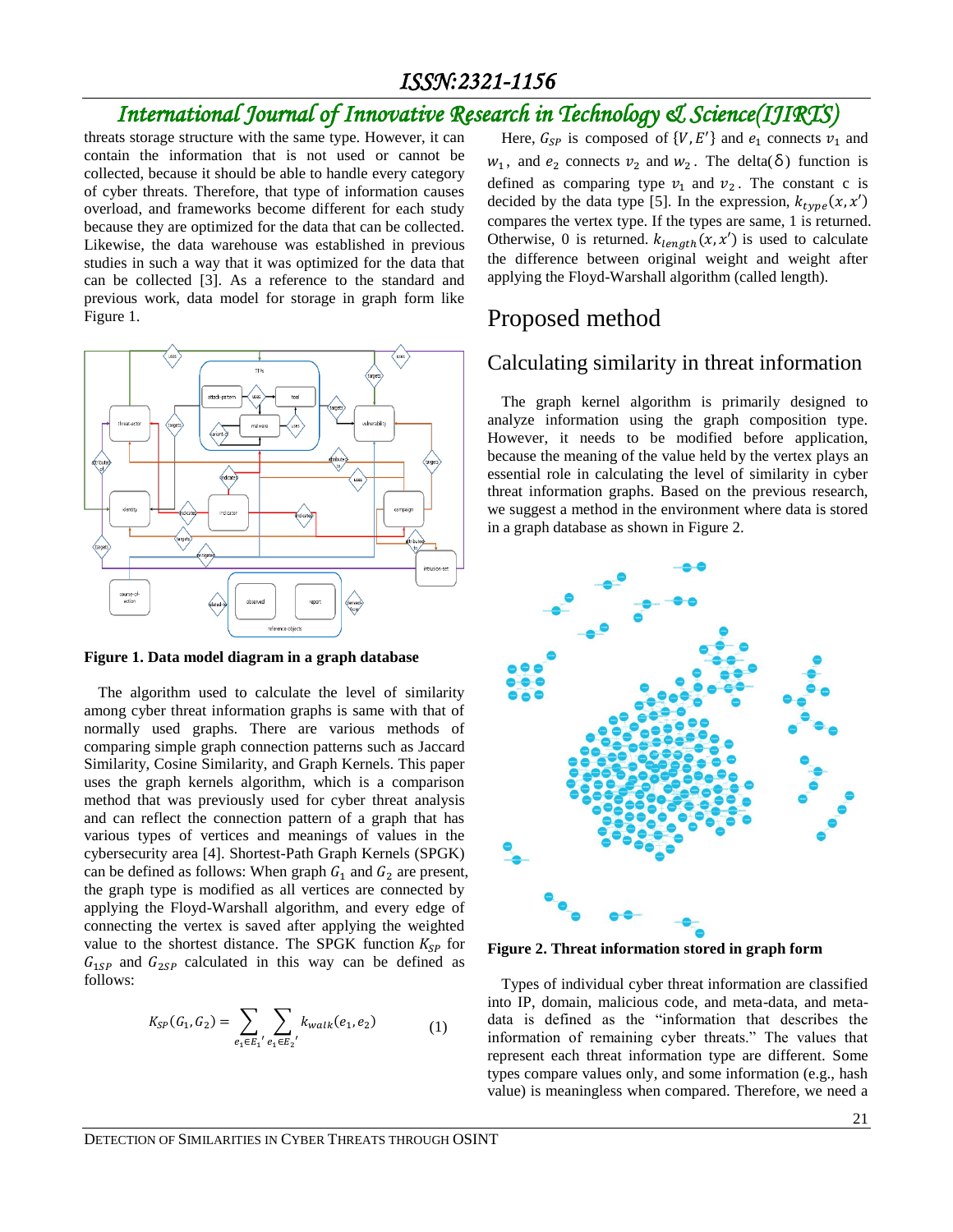## *ISSN:2321-1156*

# *International Journal of Innovative Research in Technology & Science(IJIRTS)*

method that pre-processes the level of similarity depending on the type of collected cyber threat information. For example, when we compare URLs that distribute vulnerable files, we can take the domain string, web path, and vulnerable file name into account. Levenshtein, the string comparison function provided by PostgreSQL that is adopted by the system with the proposing method, is applied to those items, and the maximum value of similarity for those items can be defined as the level of similarity of two threat information. It can be defined in such a way because the level of similarity among all information is not compared when deciding a similarity between two infringement incidents by profiling infringement incidents. Instead, if there is some similar information, it is determined that those infringement incidents are similar. As a rule, the same type of information should be compared, except when the threat information value is included in other threat information values like the domain↔URL.

**Table 2. Pre-processing methods by individual cyber threat information type**

| Data type       | <b>Pre-processing information</b>                                                                                                                                                                      |  |  |  |  |
|-----------------|--------------------------------------------------------------------------------------------------------------------------------------------------------------------------------------------------------|--|--|--|--|
| Domain          | Sub-domain, domain string, SLD, TLD                                                                                                                                                                    |  |  |  |  |
| Malicious code  | Comparison with a focus on the file<br>name, among collected malicious code<br>information                                                                                                             |  |  |  |  |
| Vulnerability   | Comparison with a focus on the URL<br>including a vulnerable file. It can be<br>separated into the sub-domain, domain<br>string, SLD, TLD, path, file name                                             |  |  |  |  |
| <b>IP</b>       | Checking whether the IP falls within the<br>IP address range allocated to the ISP. If<br>there is<br>no address allocation<br>information, determine based<br>on<br>whether the C-Class is same or not |  |  |  |  |
| Other meta-data | Executing a general string comparison<br>algorithm without pre-processing                                                                                                                              |  |  |  |  |

Table 2 shows the comparative classification of similarity by type that is managed by the system. Table 2 shows the pre-processing process that should be handled respectively when compared only threat information is classified into five

types based on the string. If the cyber threat information type belongs to a domain, the information is separated into four string types, and only the domain string is compared. Then, the result is calculated as the similarity value. The reason is that the domain string is the information that represents a domain, and other string (sub-domain, SLD/TLD) value generally appears. The final individual level of similarity can be calculated after defining and merging the methods of similarity calculation by cyber threat information type.

#### Calculating comparison group's similarity

A similarity relationship can be generated among all vertices based on the level of threat information similarity. As the final objective is to calculate the level of similarity among information groups having similarity, we should be able to calculate the level of similarity among all vertices. As existing algorithms perform analysis using graph types only, the algorithm needs to be modified so that the vertex value can be added for analysis. If the modified algorithm is called Modified Shortest-Path Graph Kernels (MSPGK), it can be defined as follows:

$$
K_{MSP}(G_1, G_2)
$$
  
=  $\frac{1}{cM_1M_2} \sum_{e_1 \in E_1} \sum_{e_1 \in E_2} k_{walk}(e_1, e_2) \times S(v_1, v_2) \times S(w_1, w_2)$  (2)

 $M_1$  in the above definition refers to the number of edges included in  $G_{1SP}$  where  $1/cM_1M_2$  is a normalized term. When comparing types, existing algorithms use the result of 1 or 0. If there is similarity even though the vertex type is different, it cannot be used dichotomously. For example, if the vertex to compare is the URL and domain address, there is room for comparison even though their types are different. However, as this paper uses the original algorithm dichotomously, applying the standard when comparing different type vertices will be postponed to the next study. In addition,  $S(v_1, v_2)$  in a similarity indicator of the vertex value can be defined as follows:

$$
S(v_1, v_2) = 1 - \frac{Edit distance(v_1, v_2)}{\max (length(v_1), length(v_2))}
$$
 (3)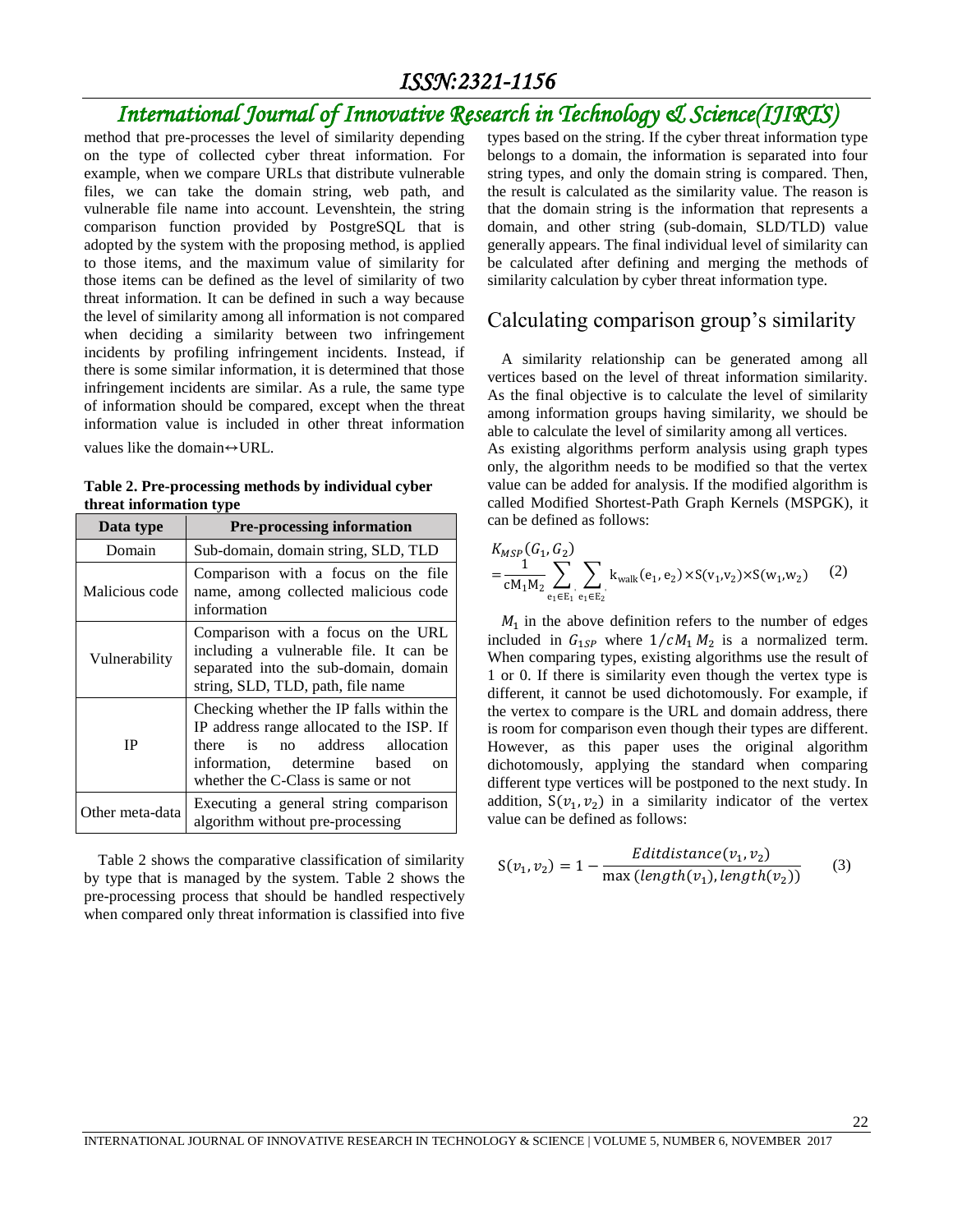# *International Journal of Innovative Research in Technology & Science(IJIRTS)*

| Type-1            | Type-2         | <b>Value</b>                                          | <b>Result preprocessed</b>                                                                         | <b>Similarity</b><br>target     |
|-------------------|----------------|-------------------------------------------------------|----------------------------------------------------------------------------------------------------|---------------------------------|
| IP                | <b>IP</b>      | 132.*.*.241                                           | $132.*.*.241(IP)$                                                                                  | All                             |
| Domain            | Domain         | www.mor***fer.co.kr                                   | mor***fer(domainstring),<br>www(sub-domain),<br>co(SLD), kr(TLD)                                   | domainstring                    |
| Attack<br>Type    | Attack<br>Type | <b>RIG</b>                                            | RIG(attack type)                                                                                   | All                             |
| Malware           | URL            | $hxxp://ko.ith***v.or.au/l/$<br>me/eal.jar            | $ith***v(domainstring),$<br>$ko(sub-domain)$ ,<br>or(SLD), kr(TLD), l/me/(path), eal.jar(filename) | domainstring,<br>path, filename |
|                   | Filename       | mal testconfdko.exe                                   | mal testconfdko.exe(filename)                                                                      | filename                        |
| Vulnera<br>bility | URL            | hxxp://spoc***ac.com/im<br>$g$ /front-page/11-001.gif | Spoc***ac(domainstring),<br>com(TLD),<br>img/front-page/(path), 11-001.gif(filename)               | domainstring,<br>path, filename |
|                   | <b>CVE</b>     | CVE-2016-0723                                         | CVE-2016-0723(CVE)                                                                                 | None                            |
| File              | Filename       | 11-001-attach232                                      | 11-001-attach232(filename)                                                                         | All                             |
|                   | Hash           | 21a5ef699a0dc1f36                                     | 21a5ef699a0dc1f36(hash)                                                                            | None                            |

**Table 3. Example of re-classification by information's type**

This definition is also modified to limit the similarity indicator of the value to a value between 0 and 1. The result calculated using the algorithm described above can be used as a similarity indicator that considers the connection pattern value and similarity at the same time. However, as the volume of cyber threat information collected when calculating the level of similarity among groups increases numerously, the generated similarity relationship also increases geometrically. Therefore, the target of the prototype is to compare two threat information groups that are received from the collection channel after grouping. When the level of internal similarity for compared information is calculated, the following result can be obtained.

The proposed method is suitable for being used in a system which analyzes cyber threat intelligence. Typically in a live environment, collected threat intelligence has not weight between two infringement incidents. Because, most OSINT channels provide Indicators of Compromise (IoCs) that is composed of hash, domain, and IP. Therefore, we can decrease the priority of this value, weight. Even we also exclude the effectiveness of the weight, given that its value is one. If length $(v_1)$  and length $(v_2)$  are set one, max  $(0, c - | length(e_1) - length(e_2)|)$  is to be constant c. Moreover, delta $(\delta)$  function has a large amount of task in original SPGK. In order to avoid useless tasks, we can pick appropriate dataset consist of two vertices, one edge with the same type. If we choose suitable datasets, the system will not have to work for comparing data separated. In this respect, the abbreviated formulas are as follows:

$$
K_{MSP}(G_1, G_2) = \frac{1}{cM_1M_2} \sum_{e_1 \in E_1} \sum_{e_1 \in E_2} (S(v_1, v_2) \times S(w_1, w_2)) \quad (4)
$$

In the similarity calculated in the present paper, so-called " $K_{MSP}(G_1, G_2)$ " serve as a factor to infer campaign from operations. With Supposition that there are two groups to perform comparison, the following is shows the procedures of extracting similarities.

- 1) Select two groups, you wish to compare
- 2) Extract individual information inside each group
- 3) Classify each information according to its type such as IP, domain, hash, etc.
- 4) Re-classify the information according to pattern
- 5) Apply the proposed method

Table 3 shows a detailed example of procedural three and four. The reason why the twice classification work is to increase reliability. The vulnerability is commonly shared by the data pattern of the URL and CVE. There is no point in trying to utilize the similarity calculated from CVE number. In others, malicious codes are shared in the form of hash value. However, the similarity between hash values does not mean anything. If we test Levenshtein algorithm to two hash values, 3ff60c100b67697163291690e0c2c2b7 and 617ba99be8a7d0771628344d209e9d8a, the result will be 0.15. Nobody would believe it was useful. Lastly, comparing particular text is better than doing full text. Likewise, when we analyzed this information shared from OSINT, we were able to organize Table 3.

An example of practical application is shown in Figure 3. At first, we choose information group 'Gaza Cybergang' and 'GRIZZLY STEPPE.' The developed system only start comparing information that is comparable inside the groups. The comparison of individual comparison operations is performed 996 times, and a similarity is calculated as 0.006. The result should be taken to mean group 'Gaza Cybergang' and 'GRIZZLY STEPPE' are not really similar.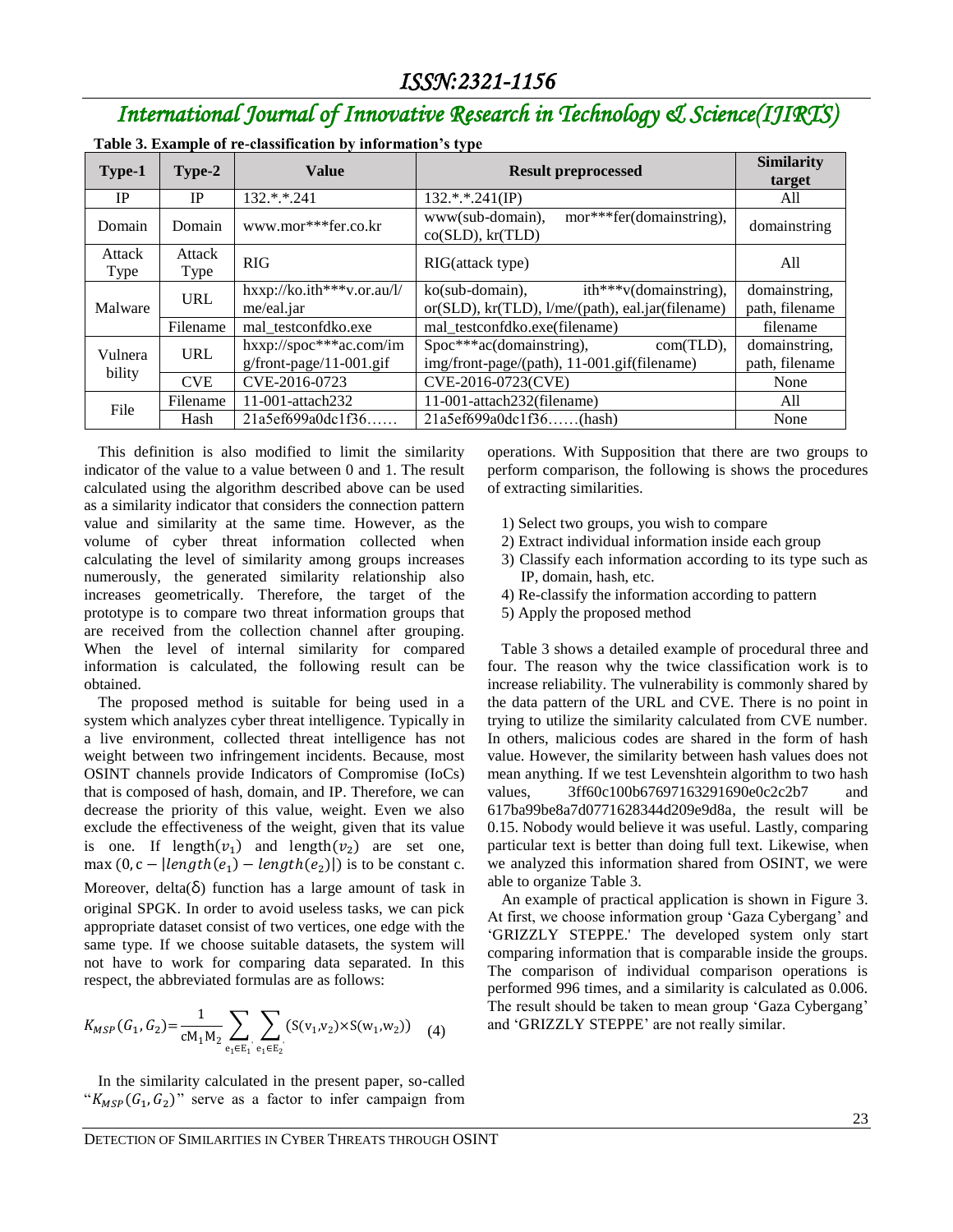# *ISSN:2321-1156*

# *International Journal of Innovative Research in Technology & Science(IJIRTS)*

| 순번 | 타입          |                | q0001 | g0002                    | 유사도                   |
|----|-------------|----------------|-------|--------------------------|-----------------------|
|    | domain name | mo             | lfe   | private dire<br>ing.com  | 0.14814814814814814   |
|    | domain name | mo             | fe    | <b>cde</b><br>1.COM      | 0.142857142857142905  |
|    | domain name | mo             | lfe   | Iter.in.ua<br>editprod.w | 0.230769230769230727  |
|    | domain name | <b>mo</b>      | fe    | insta.re<br>t.ru         | 0.066666666666666519  |
|    | domain name | mo             | fe.   | one:<br>ee.com           | 0.19999999999999956   |
|    | domain name | m <sub>0</sub> | fe    | rits<br>l.ru             | 0.214285714285714302  |
|    | domain name | mo             | fe    | littik<br>hap.ru         | 0.0588235294117647189 |
|    | domain name | m <sub>0</sub> | fe    | wild be.com              | 0.0714285714285713969 |
|    | domain name | mo             | fe    | cder am.com              | 0.142857142857142905  |
|    | domain name |                | fe    | ilter.in.ua<br>mvmodu    | 0.269230769230769273  |

**Figure 3. Example of similarity calculated proposed method**

# Conclusion and Future work

This paper presents a method of calculating similarities by modified graph kernels and pre-processing information shared in cyber threats through OSINT. More specifically, in order to calculate similarity in cyber threats, we proposed modified algorithms reflected values of vertices. It is vital to reflect values and optimize method because of the characteristics of cybersecurity area. This optimization plans on decreasing its workload to make the system even faster. That's all there is to be applying general graph analysis algorithm to cybersecurity.

We also showed how to make similarity more reliable through pre-processing procedures. Within this process, data cleansing and selecting are applied to bring the higher reliability of similarity.

Classification after calculating the level of similarity uses different algorithms depending on the data type. The representative algorithms used according to the data characteristics include k-means clustering and support vector machines for the quantified data, and modularity method and hierarchical clustering are used when the data is not structured, but quantified similarity exists among data. In addition, if the data is not structured and the similarity indicator cannot be quantified, machine learning is used. When comparing the efficiency of the produced outcome with the complexity of algorithm implementation, it is essential to use a proper algorithm according to the data type. As a result, we expect that it is more efficient to use the modularity method or hierarchical clustering according to the characteristics of the holding data. In addition, as it was mathematically proven that the modularity method and hierarchical clustering generate the same value, the modularity method that seems to be a graph methodology is going to be adopted [6].

As modularity optimization is primarily a quality function, approximation algorithms that optimize this value were thoroughly studied [7]. It was known that the Girvan-Newman method is generally the best-performing algorithm for small size graphs (less than 10K vertices), and the Louvain method that modifies the Greedy Algorithm is the fastest and best-performing algorithm for graphs larger than 10K [8, 9, 10]. The proposed measures will be promoted, and studies of extracting similar group will be conducted.

# Acknowledgments

This work was supported by Institute for Information & communications Technology Promotion(IITP) grant funded by the Korea government(MSIT)(2017-0-00158, Development of Cyber Threat Intelligence(CTI) analysis and information sharing technology for national cyber incident response.)

# References

- [1] Wikipedia, Open-source intelligence, [https://en.wikipedia.org/wiki/Open](https://en.wikipedia.org/wiki/Open-source_intelligence)[source\\_intelligence,](https://en.wikipedia.org/wiki/Open-source_intelligence) retrieved October 17, 2017.
- [2] OASIS Open, STIX, [https://oasis-open.github.io/cti](https://oasis-open.github.io/cti-documentation/stix/intro)[documentation/stix/intro.](https://oasis-open.github.io/cti-documentation/stix/intro)
- [3] Cho Heiysun, "Analysis of Cyber Threat Level based on Indicator of Compromise," 2017 Spring KIPS Conference on, pp.291-pp.294, 2017.
- [4] Boukhtouta, Amine, Djedjiga Mouheb, Mourad Debbabi, Omar Alfandi, Farkhund Iqbal, and May El Barachi. "Graph-theoretic characterization of cyberthreat infrastructures," Digital Investigation 2015, 14, S3-S15.
- [5] Borgwardt, Karsten M., and Hans-Peter Kriegel. "Shortest-path kernels on graphs," In Data Mining, Fifth IEEE International Conference on, pp. 8-pp. IEEE, 2005.
- [6] Newman, M. E. J. "Equivalence between modularity optimization and maximum likelihood methods for community detection," Physical Review E 94, no. 5, 2016.
- [7] Fortunato, Santo. "Community detection in graphs," Physics reports 486, 2010, no. 3, pp.75-pp.174.
- [8] Newman, Mark EJ. "Fast algorithm for detecting community structure in networks." Physical review E 69, no. 6, 2004.
- [9] Newman, Mark EJ. "Modularity and community structure in networks." Proceedings of the national academy of sciences 103, 2006, no. 23, pp.8577 pp.8582.
- [10] Blondel, Vincent D., Jean-Loup Guillaume, Renaud Lambiotte, and Etienne Lefebvre. "Fast unfolding of communities in large networks." Journal of statistical mechanics: theory and experiment, 2008, no. 10, P10008.